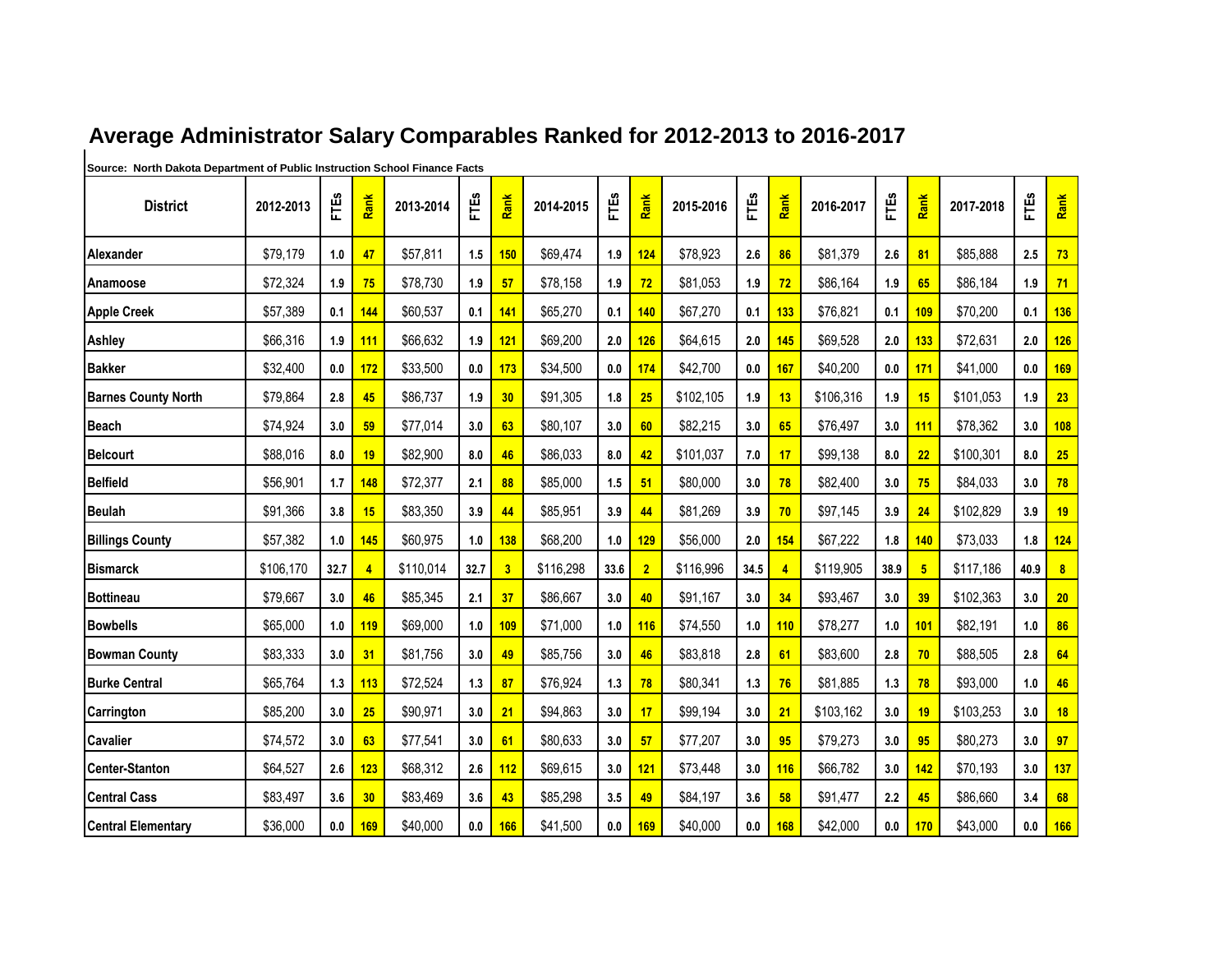| <b>District</b>          | 2012-2013 | FTES  | Rank                    | 2013-2014 | FTES | Rank       | 2014-2015 | FTES | Rank             | 2015-2016 | FTES  | Rank            | 2016-2017 | FTES     | Rank           | 2017-2018 | FTES | Rank         |
|--------------------------|-----------|-------|-------------------------|-----------|------|------------|-----------|------|------------------|-----------|-------|-----------------|-----------|----------|----------------|-----------|------|--------------|
| <b>Central Valley</b>    | \$82,672  | 0.7   | 34                      | \$73,094  | 2.0  | 84         | \$76,155  | 2.0  | 82               | \$79,653  | 2.0   | 81              | \$81,336  | 2.0      | 82             | \$82,886  | 2.0  | 79           |
| Dakota Prairie           | \$80,719  | 2.7   | 42                      | \$65,082  | 2.7  | 127        | \$67,209  | 3.0  | 134              | \$64,876  | 3.0   | 144             | \$69,167  | 3.0      | 134            | \$74,167  | 3.0  | 120          |
| <b>Devils Lake</b>       | \$85,276  | 7.5   | 23                      | \$87,707  | 7.5  | 27         | \$89,520  | 7.5  | 31               | \$92,663  | 7.5   | 26              | \$95,310  | 7.5      | 32             | \$96,362  | 7.5  | 34           |
| <b>Dickinson</b>         | \$102,472 | 10.3  | 6                       | \$109,415 | 12.3 | 4          | \$106,777 | 13.3 | $\boldsymbol{8}$ | \$116,507 | 14.3  | $5\phantom{.0}$ | \$123,774 | 14.3     | $\overline{1}$ | \$127,212 | 13.3 | $\mathbf{1}$ |
| <b>Divide County</b>     | \$70,833  | 3.0   | 81                      | \$76,333  | 3.0  | 67         | \$79,833  | 3.0  | 61               | \$86,032  | 3.0   | 51              | \$86,167  | 3.0      | 64             | \$90,075  | 3.0  | 58           |
| <b>Drake</b>             | \$57,000  | 0.9   | 146                     | \$62,700  | 0.9  | 134        | \$63,700  | 0.9  | 142              | \$66,200  | 0.9   | 140             | \$68,000  | 0.9      | 139            | \$70,000  | 1.0  | 138          |
| <b>Drayton</b>           | \$64,931  | 1.4   | 122                     | \$70,946  | 1.4  | 100        | \$77,820  | 1.4  | 74               | \$75,005  | 2.2   | 107             | \$84,997  | 2.3      | 67             | \$89,132  | 2.3  | 62           |
| <b>Dunseith</b>          | \$63,767  | 4.0   | 124                     | \$65,296  | 3.0  | <b>126</b> | \$66,438  | 3.0  | 137              | \$70,295  | 3.0   | 125             | \$73,868  | 3.0      | 120            | \$69,813  | 3.0  | 139          |
| <b>Edgeley</b>           | \$74,769  | 2.2   | 62                      | \$98,173  | 1.5  | 11         | \$74,773  | 2.4  | 91               | \$75,524  | 2.4   | 100             | \$79,632  | 2.5      | 93             | \$80,716  | 2.5  | 96           |
| Edmore                   | \$70,175  | $1.4$ | 85                      | \$79,182  | 1.4  | 55         | \$78,506  | 1.7  | 68               | \$101,616 | $1.2$ | 15              | \$104,124 | 1.4      | 18             | \$114,081 | 1.8  | 10           |
| <b>Eight Mile</b>        | \$61,000  | 2.0   | 132                     | \$64,000  | 2.0  | 131        | \$66,925  | 3.0  | 135              | \$71,667  | 3.0   | 121             | \$74,697  | 2.9      | 115            | \$75,500  | 1.9  | <b>116</b>   |
| <b>Elgin-New Leipzig</b> | \$72,611  | 2.2   | 73                      | \$75,516  | 2.2  | 74         | \$57,872  | 1.7  | 155              | \$61,546  | 1.7   | 149             | \$65,351  | 1.7      | 147            | \$84,091  | 1.7  | 76           |
| Ellendale                | \$80,057  | 2.2   | 44                      | \$83,138  | 2.2  | 45         | \$87,289  | 2.2  | 37               | \$89,061  | 2.2   | 40              | \$93,226  | 2.2      | 40             | \$93,798  | 2.2  | 42           |
| Emerado                  | \$57,500  | 1.0   | 143                     | \$61,000  | 1.0  | 137        | \$52,400  | 1.0  | 159              | \$57,400  | 1.0   | 153             | \$60,870  | 1.0      | 153            | \$65,000  | 1.0  | 148          |
| <b>Enderlin Area</b>     | \$71,972  | 2.9   | 77                      | \$74,229  | 2.9  | 79         | \$76,410  | 2.9  | 80               | \$79,410  | 2.9   | 83              | \$82,676  | 2.9      | 72             | \$71,301  | 2.9  | 131          |
| Fairmount                | \$55,667  | 1.5   | <b>150</b>              | \$57,167  | 1.5  | 152        | \$60,333  | 1.5  | 150              | \$60,000  | $1.5$ | 151             | \$60,000  | 1.5      | 156            | \$69,533  | 1.5  | 141          |
| Fargo                    | \$106,337 | 33.1  | $\overline{\mathbf{3}}$ | \$107,022 | 40.0 | 6          | \$112,942 | 39.0 | 4                | \$118,540 | 39.0  | $\overline{2}$  | \$121,352 | 40.0     | $\overline{2}$ | \$117,789 | 42.0 | 6            |
| Fessenden-Bowdon         | \$63,714  | 1.8   | 125                     | \$67,220  | 1.8  | <b>117</b> | \$72,410  | 1.8  | 106              | \$75,443  | 1.8   | 102             | \$79,443  | 1.8      | 94             | \$81,113  | 1.8  | 93           |
| Finley-Sharon            | \$82,000  | 2.0   | 38                      | \$75,588  | 2.0  | 72         | \$77,168  | 2.0  | 76               | \$74,250  | 2.0   | 111             | \$76,310  | 2.0      | 112            | \$78,810  | 2.0  | 105          |
| Flasher                  | \$62,333  | 2.3   | <b>128</b>              | \$59,391  | 2.3  | 145        | \$63,237  | 1.9  | 145              | \$66,650  | 2.0   | 137             | \$69,650  | 2.0      | 132            | \$70,750  | 2.0  | 132          |
| Fordville-Lankin         | \$78,264  | 1.0   | 53                      | \$72,322  | 1.5  | 89         | \$78,431  | 1.6  | 69               | \$81,010  | 1.6   | 73              | \$81,205  | 1.3      | 83             | \$81,920  | 1.3  | 88           |
| <b>Fort Ransom</b>       | \$47,182  | 0.1   | <b>160</b>              | \$49,070  | 0.1  | 159        | \$53,114  | 0.1  | 158              | \$0       | 0     | 172             | \$0       | $\bf{0}$ | 173            | \$0       | 0.0  | 173          |
| <b>Fort Totten</b>       | \$72,800  | 2.0   | 71                      | \$74,438  | 2.0  | 78         | \$75,076  | 2.0  | 89               | \$71,191  | 1.5   | 123             | \$74,011  | 1.5      | 119            | \$72,891  | 1.5  | 125          |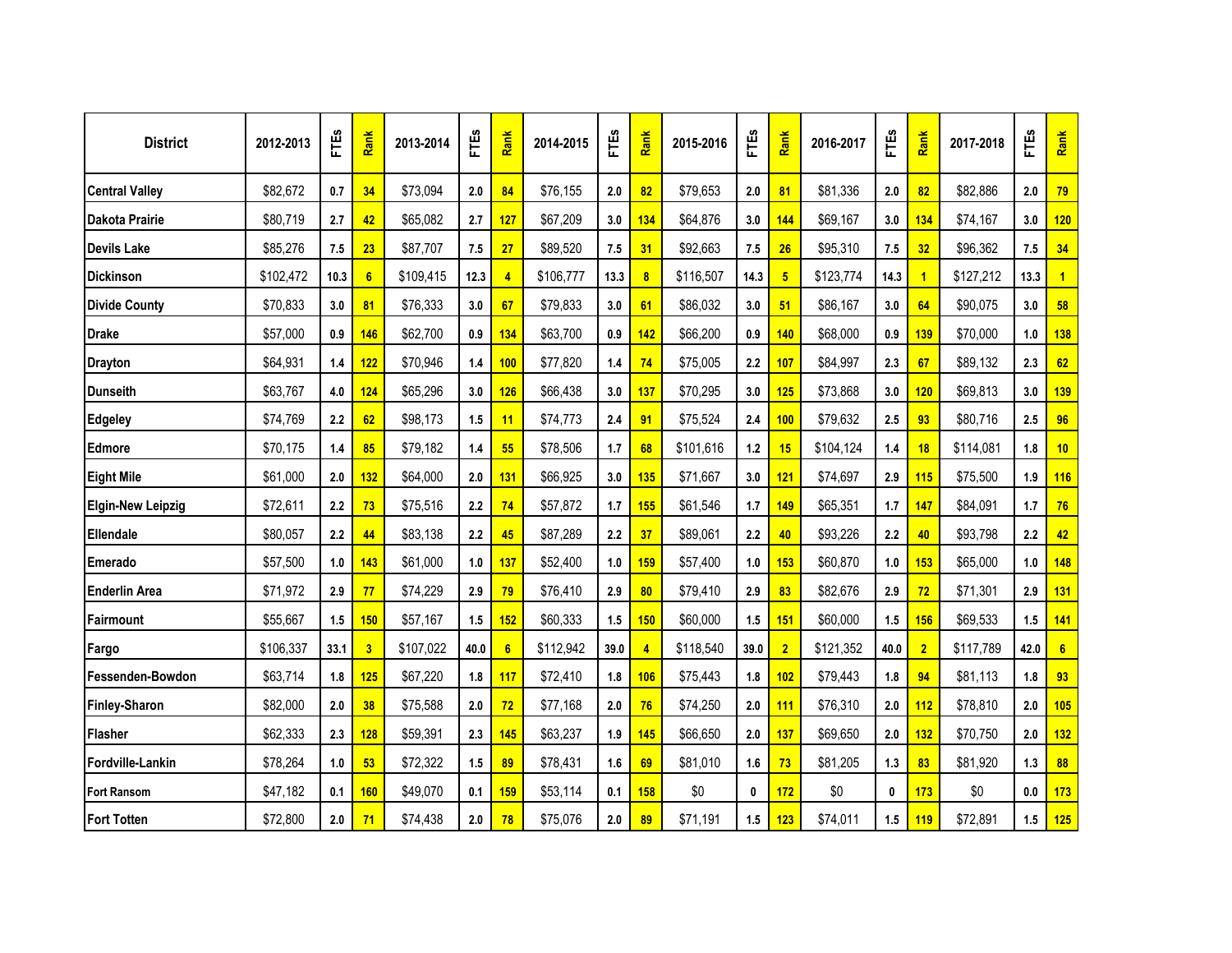| <b>District</b>                 | 2012-2013 | FTES | Rank           | 2013-2014 | FTES | Rank           | 2014-2015 | FTES | Rank                    | 2015-2016 | FTES | Rank       | 2016-2017 | FTEs    | Rank       | 2017-2018 | FTES | Rank       |
|---------------------------------|-----------|------|----------------|-----------|------|----------------|-----------|------|-------------------------|-----------|------|------------|-----------|---------|------------|-----------|------|------------|
| <b>Fort Yates</b>               | \$68,286  | 1.8  | 101            | \$73,514  | 1.9  | 82             | \$79,189  | 1.9  | 64                      | \$70,000  | 2.9  | 126        | \$78,193  | 2.9     | 102        | \$79,515  | 2.2  | 99         |
| Gackle-Streeter                 | \$65,382  | 1.7  | 115            | \$67,382  | 1.7  | 115            | \$72,150  | 1.5  | 108                     | \$71,978  | 1.8  | 120        | \$75,978  | 1.4     | 113        | \$78,478  | 1.4  | 106        |
| Garrison                        | \$70,040  | 3.0  | 87             | \$74,742  | 3.0  | 76             | \$86,514  | 3.0  | 41                      | \$85,000  | 3.0  | 55         | \$90,980  | 3.0     | 48         | \$95,480  | 3.0  | 37         |
| <b>Glen Ullin</b>               | \$56,458  | 2.4  | 149            | \$52,650  | 1.5  | 156            | \$74,125  | 2.0  | 95                      | \$77,382  | 1.9  | 93         | \$81,500  | 1.8     | 80         | \$81,500  | 1.8  | 92         |
| Glenburn                        | \$65,167  | 3.0  | <b>118</b>     | \$60,800  | 3.0  | 139            | \$59,283  | 3.0  | 152                     | \$80,283  | 3.0  | 77         | \$79,733  | 3.0     | 92         | \$79,383  | 3.0  | 101        |
| Goodrich                        | \$68,876  | 1.0  | 91             | \$68,685  | 1.0  | 110            | \$68,694  | 1.0  | 127                     | \$69,000  | 1.0  | 130        | \$69,000  | 1.0     | 135        | \$69,000  | 1.0  | 142        |
| Grafton                         | \$88,765  | 4.3  | 18             | \$94,273  | 4.4  | 15             | \$98,083  | 4.4  | 13                      | \$99,807  | 4.5  | 20         | \$104,736 | 4.5     | 17         | \$88,520  | 4.5  | 63         |
| <b>Grand Forks</b>              | \$120,540 | 26.0 | $\overline{1}$ | \$109,223 | 26.0 | 5 <sub>5</sub> | \$115,263 | 25.0 | $\overline{\mathbf{3}}$ | \$117,272 | 27.0 | 3          | \$119,832 | 27.0    | 6          | \$114,665 | 27.0 | 9          |
| Grenora                         | \$58,401  | 1.9  | 140            | \$70,858  | 1.5  | 102            | \$79,588  | 1.5  | 62                      | \$88,046  | 2.0  | 44         | \$95,303  | 2.0     | 33         | \$92,333  | 2.0  | 49         |
| <b>Griggs County Central</b>    | \$85,241  | 2.9  | 24             | \$81,655  | 2.9  | 50             | \$53,207  | 2.9  | 157                     | \$89,000  | 2.0  | 41         | \$101,250 | 2.0     | 21         | \$102,250 | 2.0  | 21         |
| <b>Halliday</b>                 | \$70,000  | 1.0  | 88             | \$76,000  | 1.0  | 70             | \$76,000  | 1.0  | 83                      | \$55,000  | 0.5  | <b>156</b> | \$50,000  | 0.4     | <b>161</b> | \$28,571  | 1.4  | <b>171</b> |
| Hankinson                       | \$70,971  | 2.6  | 80             | \$74,672  | 2.6  | 77             | \$78,031  | 2.6  | 73                      | \$79,876  | 2.6  | 80         | \$82,272  | 2.6     | 76         | \$84,229  | 2.6  | 75         |
| <b>Harvey</b>                   | \$68,983  | 1.9  | 90             | \$73,300  | 2.0  | 83             | \$75,000  | 2.0  | 90                      | \$81,667  | 3.0  | 67         | \$80,667  | 3.0     | 84         | \$82,500  | 3.0  | 82         |
| <b>Hatton</b>                   | \$82,600  | 2.0  | 36             | \$85,100  | 2.0  | 38             | \$87,600  | 2.0  | 36                      | \$91,200  | 2.0  | 32         | \$93,761  | $2.0\,$ | 38         | \$94,561  | 2.0  | 39         |
| <b>Hazelton-Moffit-Braddock</b> | \$65,000  | 1.0  | 120            | \$67,600  | 1.0  | 114            | \$71,281  | 1.3  | 115                     | \$80,659  | 1.3  | 75         | \$80,504  | 1.5     | 86         | \$82,510  | 1.5  | 81         |
| Hazen                           | \$89,813  | 3.0  | 17             | \$90,739  | 3.0  | 22             | \$80,496  | 3.5  | 58                      | \$78,782  | 3.5  | 87         | \$81,853  | 3.5     | 79         | \$84,047  | 3.5  | 77         |
| Hebron                          | \$63,580  | 2.5  | 126            | \$67,797  | 2.5  | 113            | \$69,337  | 2.5  | 125                     | \$69,099  | 2.7  | 129        | \$71,450  | 2.7     | 128        | \$66,365  | 2.7  | 147        |
| <b>Hettinger</b>                | \$58,911  | 2.7  | 139            | \$62,537  | 2.9  | 135            | \$60,631  | 2.0  | 148                     | \$67,094  | 3.0  | 135        | \$90,300  | 2.0     | 51         | \$86,399  | 1.9  | 70         |
| Hillsboro                       | \$93,221  | 2.7  | 13             | \$91,882  | 2.7  | 20             | \$92,679  | 2.6  | 20                      | \$92,316  | 2.9  | 27         | \$96,123  | 2.9     | 30         | \$96,966  | 2.9  | 32         |
| Hope                            | \$72,623  | 0.7  | 72             | \$71,623  | 1.0  | 94             | \$72,623  | 1.0  | <b>105</b>              | \$55,000  | 1.0  | 156        | \$78,421  | 1.9     | 98         | \$73,654  | 1.4  | 123        |
| <b>Horse Creek</b>              | \$34,000  | 0.1  | 171            | \$34,500  | 0.1  | 172            | \$34,500  | 0.1  | 173                     | \$45,000  | 0.1  | 163        | \$66,200  | 0.1     | 144        | \$31,000  | 0.1  | 170        |
| Jamestown                       | \$93,307  | 8.7  | 12             | \$93,938  | 9.7  | 16             | \$96,509  | 9.9  | 14                      | \$101,427 | 9.9  | 16         | \$107,059 | 9.9     | 14         | \$107,908 | 9.9  | 16         |
| Kenmare                         | \$78,357  | 3.0  | 52             | \$83,927  | 3.0  | 40             | \$85,717  | 3.0  | 47                      | \$87,675  | 3.0  | 45         | \$89,230  | 3.0     | 55         | \$89,463  | 3.0  | 60         |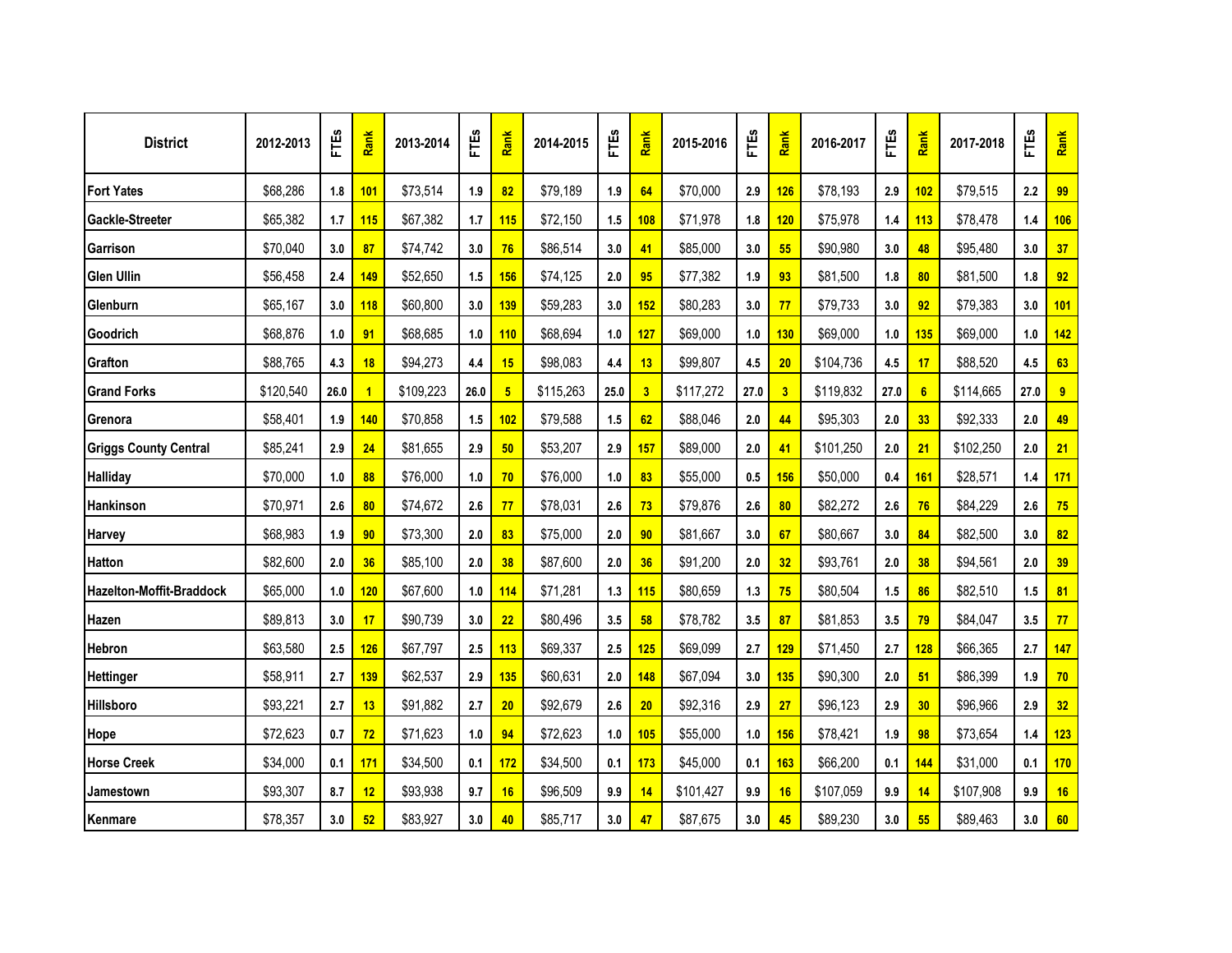| <b>District</b>        | 2012-2013 | FTES  | Rank       | 2013-2014 | <b>FTES</b> | Rank | 2014-2015 | FTES    | Rank           | 2015-2016 | FTES    | Rank       | 2016-2017 | FTES | Rank           | 2017-2018 | FTES | Rank           |
|------------------------|-----------|-------|------------|-----------|-------------|------|-----------|---------|----------------|-----------|---------|------------|-----------|------|----------------|-----------|------|----------------|
| Kensal                 | \$42,840  | 1.3   | 163        | \$45,410  | 1.1         | 160  | \$49,048  | 1.1     | 161            | \$52,643  | 1.1     | 158        | \$49,577  | 1.0  | 162            | \$50,946  | 0.9  | 160            |
| <b>Kidder County</b>   | \$66,537  | 3.5   | 107        | \$52,361  | 3.6         | 158  | \$70,714  | 3.5     | 118            | \$71,467  | 3.8     | 122        | \$89,417  | 3.0  | 54             | \$90,587  | 3.0  | 53             |
| Killdeer               | \$86,600  | 3.0   | 21         | \$81,400  | 3.0         | 51   | \$86,005  | 3.0     | 43             | \$89,100  | 3.0     | 39         | \$91,833  | 3.0  | 44             | \$90,000  | 3.0  | 59             |
| Kindred                | \$92,833  | 3.0   | 14         | \$92,450  | 3.0         | 19   | \$95,224  | 3.0     | 16             | \$98,682  | 3.0     | 22         | \$102,000 | 3.0  | 20             | \$103,833 | 3.0  | 17             |
| Kulm                   | \$67,209  | 2.0   | 105        | \$76,464  | 2.2         | 65   | \$75,915  | 2.6     | 84             | \$81,097  | 1.9     | 71         | \$74,567  | 2.3  | 116            | \$74,669  | 2.3  | 117            |
| Lakota                 | \$78,866  | 2.1   | 48         | \$81,873  | 2.1         | 48   | \$80,990  | 2.1     | 56             | \$84,018  | 2.1     | 59         | \$87,172  | 2.1  | 61             | \$90,362  | 2.1  | 54             |
| LaMoure                | \$68,732  | 3.0   | 95         | \$67,028  | 4.0         | 120  | \$70,218  | 4.0     | 119            | \$74,420  | 4.0     | 110        | \$67,186  | 3.5  | 141            | \$79,864  | 3.0  | 98             |
| <b>Langdon Area</b>    | \$84,405  | 2.9   | 26         | \$89,336  | 2.9         | 24   | \$93,474  | 2.9     | 18             | \$91,167  | 3.0     | 33         | \$96,667  | 3.0  | 28             | \$100,400 | 3.0  | 24             |
| Larimore               | \$67,250  | 2.0   | 104        | \$70,250  | 2.0         | 107  | \$68,000  | 2.0     | 132            | \$73,031  | 2.0     | <b>118</b> | \$65,531  | 2.0  | 146            | \$68,000  | 2.0  | 143            |
| Leeds                  | \$86,500  | 1.5   | 22         | \$71,050  | 1.5         | 98   | \$71,592  | 1.5     | 110            | \$76,817  | 1.5     | 97         | \$77,965  | 1.5  | 105            | \$79,200  | 1.5  | 102            |
| <b>Lewis and Clark</b> | \$72,185  | 3.4   | 76         | \$76,713  | 3.3         | 64   | \$77,308  | 3.8     | 75             | \$81,479  | 3.8     | 68         | \$91,018  | 3.8  | 47             | \$81,071  | 3.8  | 94             |
| Lidgerwood             | \$75,967  | $1.4$ | 57         | \$57,022  | 1.8         | 153  | \$60,382  | 1.8     | 149            | \$62,801  | 1.8     | 147        | \$64,325  | 1.8  | 147            | \$63,000  | 3.0  | 152            |
| Linton                 | \$69,926  | 2.0   | 89         | \$71,176  | 2.0         | 96   | \$72,676  | 2.0     | 104            | \$75,116  | 2.0     | 105        | \$68,828  | 3.0  | 136            | \$70,435  | 3.0  | 134            |
| Lisbon                 | \$82,818  | 3.5   | 33         | \$85,371  | 3.5         | 36   | \$87,642  | 3.5     | 35             | \$89,582  | 4.2     | 37         | \$96,823  | 4.0  | 27             | \$98,129  | 4.0  | 28             |
| Litchville-Marion      | \$66,349  | 2.5   | 110        | \$84,364  | 4.0         | 39   | \$89,570  | 2.0     | 30             | \$90,319  | 1.9     | 35         | \$82,467  | 2.6  | 74             | \$58,143  | 2.1  | 156            |
| <b>Little Heart</b>    | \$37,450  | 0.1   | 167        | \$39,250  | 0.1         | 167  | \$43,350  | 0.1     | 167            | \$37,500  | 0.1     | 169        | \$45,500  | 0.1  | 167            | \$47,700  | 0.1  | 164            |
| <b>Lone Tree</b>       | \$21,500  | 0.5   | 173        | \$42,000  | 0.7         | 165  | \$45,000  | 0.7     | 165            | \$45,000  | 0.6     | 163        | \$45,000  | 0.6  | 169            | \$47,000  | 0.5  | 164            |
| <b>Maddock</b>         | \$68,767  | 1.5   | 94         | \$73,933  | 1.6         | 80   | \$79,390  | 1.6     | 63             | \$79,976  | 1.6     | 79         | \$60,643  | 1.4  | 154            | \$58,214  | 1.4  | 155            |
| <b>Mandan</b>          | \$100,296 | 11.5  | 8          | \$105,721 | 11.5        | 8    | \$110,464 | 12.0    | $\overline{7}$ | \$115,659 | 12.2    | 6          | \$120,366 | 12.2 | $\overline{4}$ | \$120,285 | 12.5 | 3 <sup>2</sup> |
| <b>Mandaree</b>        | \$84,033  | 2.0   | 28         | \$85,594  | 1.9         | 35   | \$86,800  | 2.0     | 39             | \$81,336  | 3.0     | 69         | \$72,512  | 3.0  | 125            | \$77,000  | 1.5  | 111            |
| <b>Manning</b>         | \$36,046  | 0.0   | 168        | \$39,045  | 0.0         | 168  | \$49,395  | 0.0     | 160            | \$55,745  | $0.0\,$ | 155        | \$62,945  | 0.0  | 150            | \$66,772  | 0.0  | 146            |
| <b>Manvel</b>          | \$53,917  | 1.0   | <b>155</b> | \$57,313  | 1.0         | 151  | \$60,673  | $1.0\,$ | 147            | \$66,382  | $1.0\,$ | 138        | \$87,667  | 1.5  | 59             | \$79,167  | 1.5  | 103            |
| <b>Maple Valley</b>    | \$46,790  | 1.9   | 161        | \$73,008  | 2.6         | 86   | \$76,248  | 2.6     | 81             | \$84,295  | 3.0     | 57         | \$90,296  | 3.0  | 52             | \$93,854  | 3.0  | 40             |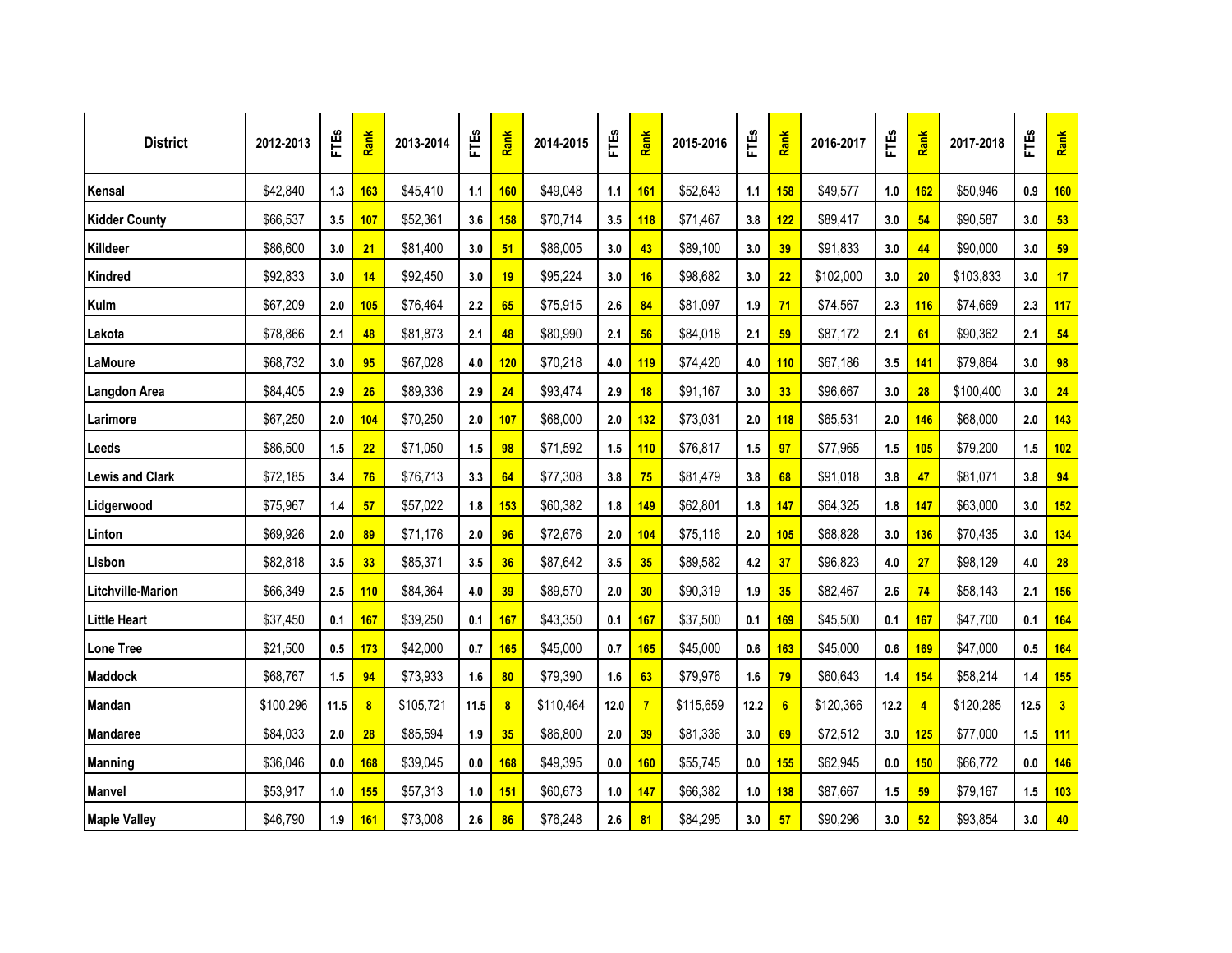| <b>District</b>            | 2012-2013 | FTES | Rank           | 2013-2014 | FTES | Rank           | 2014-2015 | FTÉS | Rank           | 2015-2016 | FTES    | Rank | 2016-2017 | ΕĨ   | Rank           | 2017-2018 | FTES | Rank           |
|----------------------------|-----------|------|----------------|-----------|------|----------------|-----------|------|----------------|-----------|---------|------|-----------|------|----------------|-----------|------|----------------|
| <b>Mapleton</b>            | \$78,695  | 0.9  | 49             | \$83,591  | 0.9  | 42             | \$85,868  | 0.9  | 45             | \$90,161  | 0.9     | 36   | \$90,161  | 0.9  | 53             | \$90,161  | 0.9  | 56             |
| <b>Marmarth</b>            | \$38,400  | 0.0  | 166            | \$38,100  | 0.0  | 170            | \$41,100  | 0.0  | 171            | \$46,600  | 0.0     | 162  | \$46,600  | 0.0  | 164            | \$47,850  | 0.0  | 163            |
| <b>Max</b>                 | \$70,108  | 2.2  | 86             | \$67,119  | 2.4  | 118            | \$69,520  | 2.5  | 122            | \$71,020  | 2.5     | 124  | \$75,316  | 2.5  | 114            | \$92,234  | 2.0  | 50             |
| <b>MayPort CG</b>          | \$86,900  | 3.0  | 20             | \$92,529  | 2.9  | 18             | \$95,733  | 3.0  | 15             | \$103,891 | 2.3     | 12   | \$108,278 | 2.3  | 12             | \$110,856 | 2.3  | 13             |
| <b>McClusky</b>            | \$43,406  | 1.9  | 162            | \$44,565  | 1.9  | 161            | \$45,258  | 1.9  | 164            | \$54,134  | 2.6     | 157  | \$74,163  | 1.5  | 118            | \$56,049  | 2.0  | 158            |
| <b>McKenzie County</b>     | \$94,528  | 3.2  | 11             | \$96,005  | 3.4  | 13             | \$91,787  | 4.4  | 23             | \$100,998 | $4.4\,$ | 18   | \$105,977 | 4.4  | 16             | \$109,814 | 4.4  | 15             |
| Medina                     | \$84,149  | 1.4  | 27             | \$87,415  | 1.4  | 28             | \$90,048  | 1.4  | 28             | \$83,312  | 2.0     | 63   | \$87,110  | 2.0  | 63             | \$87,764  | 2.0  | 65             |
| <b>Menoken</b>             | \$34,000  | 0.1  | 171            | \$37,000  | 0.1  | 171            | \$40,000  | 0.1  | 172            | \$43,500  | 0.1     | 166  | \$46,000  | 0.1  | 166            | \$48,500  | 0.1  | <b>161</b>     |
| Midkota                    | \$83,561  | 1.4  | 29             | \$85,757  | 1.4  | 32             | \$93,142  | 1.1  | 19             | \$82,195  | 1.5     | 66   | \$94,771  | 1.3  | 34             | \$89,200  | 1.8  | 61             |
| <b>Midway</b>              | \$59,314  | 3.8  | 138            | \$64,297  | 3.4  | <b>129</b>     | \$65,857  | 3.4  | 139            | \$82,508  | 2.7     | 64   | \$61,787  | 3.8  | 152            | \$61,228  | 2.9  | 154            |
| <b>Milnor</b>              | \$74,889  | 2.7  | 61             | \$72,210  | 2.7  | 90             | \$73,786  | 2.7  | 98             | \$65,319  | 2.5     | 142  | \$68,286  | 2.5  | 138            | \$67,321  | 2.9  | 145            |
| Minnewaukan                | \$82,027  | 2.3  | 37             | \$111,763 | 1.6  | 2 <sub>1</sub> | \$79,138  | 1.6  | 65             | \$114,200 | 1.6     | 8    | \$95,988  | 2.6  | 31             | \$97,681  | 2.6  | 29             |
| <b>Minot</b>               | \$97,692  | 27.9 | 10             | \$106,560 | 27.9 | $\overline{7}$ | \$110,749 | 28.9 | $6\phantom{1}$ | \$114,714 | 28.9    |      | \$117,872 | 28.9 | $\overline{7}$ | \$118,133 | 28.9 | 5 <sub>5</sub> |
| <b>Minto</b>               | \$50,691  | 2.0  | <b>158</b>     | \$70,541  | 1.3  | <b>106</b>     | \$74,474  | 1.3  | 92             | \$73,469  | 1.3     | 114  | \$77,459  | 1.3  | 107            | \$87,430  | 2.0  | 66             |
| Mohall-Lansford-Sherwood   | \$68,672  | 2.9  | 97             | \$71,806  | 2.9  | 92             | \$73,442  | 2.0  | 100            | \$77,333  | 3.0     | 94   | \$72,850  | 2.0  | 123            | \$76,271  | 2.6  | 115            |
| <b>Montefiore (Wilton)</b> | \$68,500  | 2.0  | 99             | \$73,833  | 3.0  | 81             | \$78,167  | 3.0  | 71             | \$80,750  | 3.0     | 74   | \$83,467  | 3.0  | 71             | \$72,000  | 3.0  | 129            |
| <b>Montpelier</b>          | \$67,571  | 1.8  | 103            | \$61,282  | 2.0  | 136            | \$68,410  | 2.0  | 128            | \$75,105  | 1.7     | 106  | \$78,278  | 1.8  | 100            | \$81,833  | 1.8  | 89             |
| <b>Mott-Regent</b>         | \$73,455  | 2.2  | 66             | \$70,763  | 2.2  | 104            | \$83,814  | 2.2  | 52             | \$76,698  | 2.2     | 99   | \$91,414  | 2.9  | 46             | \$92,640  | 2.5  | 47             |
| Mt Pleasant (Rolla)        | \$62,167  | 3.0  | 129            | \$66,500  | 3.0  | 122            | \$73,167  | 3.0  | 102            | \$75,333  | 3.0     | 103  | \$78,333  | 3.0  | 99             | \$78,333  | 3.0  | 109            |
| <b>Munich</b>              | \$65,346  | 0.9  | <b>116</b>     | \$52,543  | 1.9  | 157            | \$56,832  | 1.9  | <b>156</b>     | \$58,296  | 1.9     | 152  | \$60,611  | 1.9  | 155            | \$64,000  | 2.0  | 150            |
| Napoleon                   | \$71,020  | 1.7  | 79             | \$95,920  | 1.0  | 14             | \$74,000  | 2.0  | 97             | \$73,518  | 2.1     | 113  | \$72,367  | 3.0  | 126            | \$74,538  | 3.0  | 119            |
| Naughton                   | \$0       | 0.0  | 174            | \$5,000   | 1.0  | 174            | \$7,500   | 1.0  | <b>175</b>     | \$8,000   | 1.0     | 171  | \$9,000   | 1.0  | 172            | \$10,000  | 1.0  | 172            |
| Nedrose                    | \$110,090 | 0.8  | $\overline{2}$ | \$115,000 | 0.8  |                | \$122,550 | 0.8  | 1              | \$100,909 | 1.7     | 19   | \$107,500 | 2.0  | 13             | \$112,955 | 2.0  | 11             |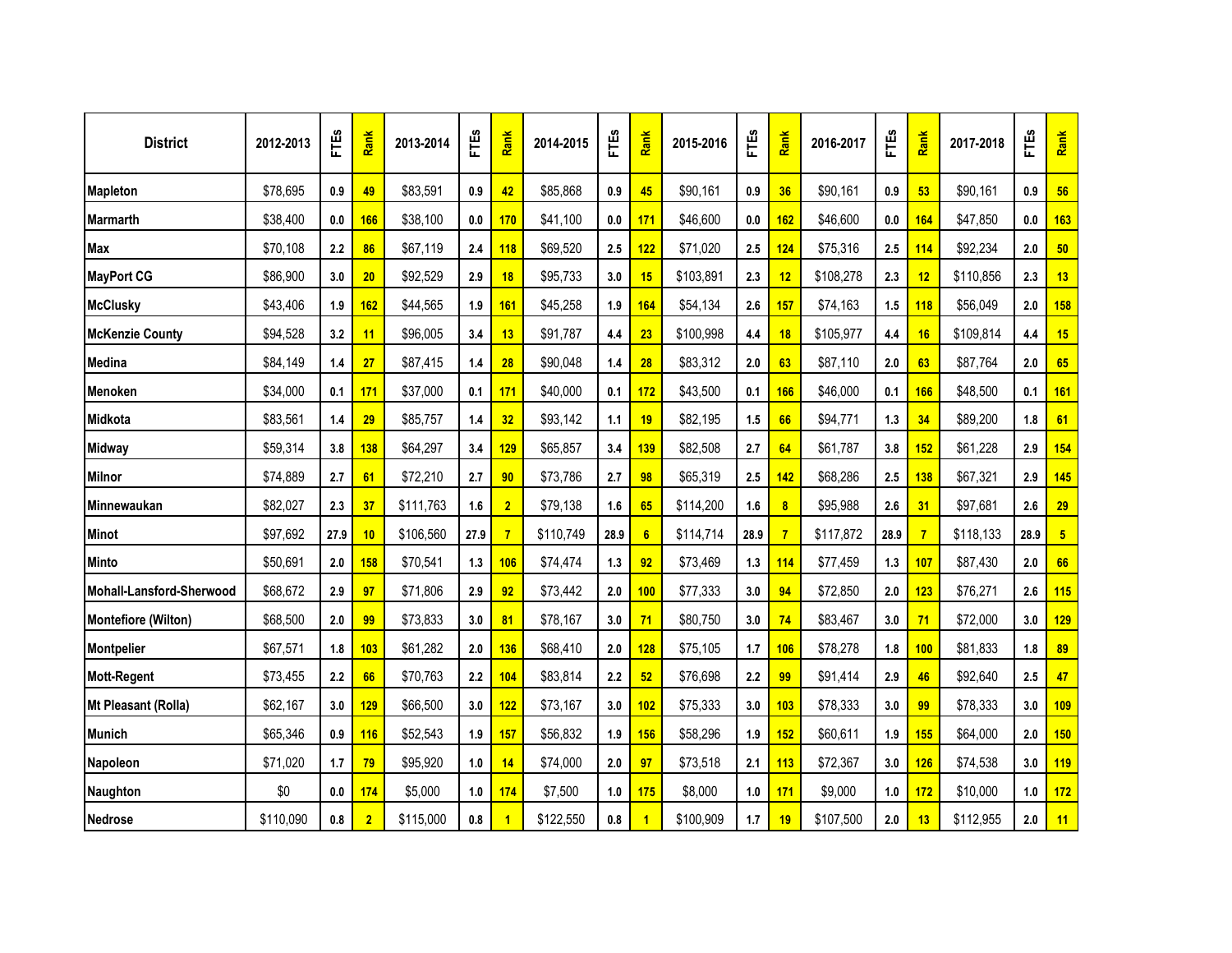| <b>District</b>          | 2012-2013 | FTES | Rank | 2013-2014 | FTES | Rank | 2014-2015 | FTES    | Rank | 2015-2016 | FTES  | Rank | 2016-2017 | FTES | Rank | 2017-2018 | FTES | Rank |
|--------------------------|-----------|------|------|-----------|------|------|-----------|---------|------|-----------|-------|------|-----------|------|------|-----------|------|------|
| <b>Nesson</b>            | \$66,469  | 2.4  | 108  | \$77,886  | 2.4  | 60   | \$87,079  | 2.4     | 38   | \$91,357  | 2.4   | 31   | \$96,490  | 2.4  | 29   | \$101,696 | 2.4  | 22   |
| <b>New England</b>       | \$59,550  | 2.0  | 137  | \$67,050  | 2.0  | 119  | \$79,018  | 2.1     | 66   | \$84,829  | 2.0   | 56   | \$84,874  | 2.0  | 68   | \$86,531  | 2.3  | 69   |
| New Rockford-Sheyenne    | \$59,833  | 1.8  | 136  | \$70,571  | 2.8  | 105  | \$71,964  | 2.8     | 109  | \$72,057  | 3.0   | 119  | \$72,947  | 3.0  | 122  | \$76,606  | 3.0  | 114  |
| New Salem-Almont         | \$70,196  | 2.4  | 84   | \$71,411  | 2.7  | 95   | \$74,288  | 2.4     | 94   | \$76,844  | 2.4   | 96   | \$72,596  | 2.7  | 124  | \$74,581  | 3.0  | 118  |
| <b>New Town</b>          | \$66,992  | 5.6  | 106  | \$71,023  | 4.9  | 99   | \$70,793  | 5.9     | 117  | \$74,764  | 5.6   | 109  | \$73,304  | 6.9  | 121  | \$76,893  | 7.9  | 113  |
| Newburg-United           | \$52,300  | 0.8  | 157  | \$55,700  | 0.8  | 154  | \$58,000  | 0.8     | 154  | \$60,200  | 0.9   | 150  | \$62,700  | 0.9  | 151  | \$70,243  | 1.4  | 135  |
| <b>North Border</b>      | \$62,649  | 4.4  | 127  | \$69,726  | 4.7  | 108  | \$73,392  | 4.7     | 101  | \$79,045  | 4.8   | 85   | \$87,272  | 4.1  | 60   | \$93,442  | 4.0  | 43   |
| <b>North Sargent</b>     | \$66,450  | 2.7  | 109  | \$70,765  | 2.7  | 103  | \$72,765  | 2.7     | 103  | \$74,029  | 2.7   | 112  | \$80,000  | 3.0  | 90   | \$79,147  | 2.6  | 104  |
| <b>North Star</b>        | \$71,872  | 2.0  | 78   | \$67,345  | 2.0  | 116  | \$71,300  | 1.9     | 113  | \$75,186  | 1.9   | 104  | \$77,290  | 2.1  | 108  | \$76,974  | 2.3  | 112  |
| <b>Northern Cass</b>     | \$76,333  | 3.0  | 56   | \$65,000  | 2.5  | 128  | \$75,500  | 3.0     | 85   | \$78,367  | 3.0   | 89   | \$80,514  | 3.5  | 85   | \$85,900  | 2.5  | 72   |
| <b>Northwood</b>         | \$60,399  | 2.1  | 133  | \$63,391  | 1.8  | 132  | \$66,691  | 1.9     | 136  | \$69,385  | 1.9   | 128  | \$63,897  | 1.9  | 149  | \$67,835  | 2.1  | 144  |
| <b>Oakes</b>             | \$89,964  | 3.0  | 16   | \$88,391  | 3.0  | 25   | \$88,466  | 2.9     | 33   | \$92,021  | 2.9   | 28   | \$85,831  | 2.9  | 66   | \$92,130  | 2.9  | 51   |
| <b>Oberon</b>            | \$41,000  | 0.5  | 164  | \$43,000  | 0.5  | 162  | \$43,000  | 0.5     | 168  | \$75,000  | 0.8   | 108  | \$78,000  | 0.8  | 103  | \$82,680  | 0.8  | 80   |
| Page                     | \$72,949  | 1.6  | 69   | \$78,431  | 1.6  | 58   | \$80,200  | 1.5     | 59   | \$85,200  | 1.5   | 53   | \$68,500  | 0.5  | 137  | \$69,745  | 0.5  | 140  |
| <b>Park River</b>        | \$81,794  | 3.0  | 40   | \$85,711  | 3.0  | 33   | \$90,028  | 3.0     | 29   | \$94,021  | 3.0   | 25   | \$98,128  | 2.9  | 23   | \$98,731  | 2.9  | 26   |
| Parshall                 | \$82,637  | 2.4  | 35   | \$87,968  | 2.3  | 26   | \$90,495  | 2.5     | 26   | \$96,533  | 2.8   | 23   | \$84,258  | 1.9  | 69   | \$87,229  | 1.7  | 67   |
| Pingree-Buchanan         | \$54,397  | 2.0  | 153  | \$75,058  | 2.0  | 75   | \$71,369  | $2.0\,$ | 112  | \$73,461  | 2.0   | 115  | \$71,147  | 2.0  | 129  | \$73,796  | 2.0  | 122  |
| <b>Powers Lake</b>       | \$75,812  | 2.3  | 58   | \$54,023  | 2.3  | 155  | \$59,324  | 2.0     | 151  | \$79,333  | 1.5   | 84   | \$80,083  | 1.5  | 88   | \$90,125  | 1.5  | 57   |
| <b>Richardton-Taylor</b> | \$68,529  | 2.6  | 98   | \$71,961  | 2.6  | 91   | \$74,091  | 2.6     | 96   | \$78,587  | $2.4$ | 88   | \$77,987  | 2.4  | 104  | \$78,387  | 2.4  | 107  |
| Richland                 | \$68,819  | 2.5  | 93   | \$70,928  | 2.5  | 101  | \$75,487  | 2.5     | 86   | \$69,593  | 2.5   | 127  | \$79,184  | 2.5  | 96   | \$81,503  | 2.5  | 91   |
| Rolette                  | \$66,194  | 1.9  | 112  | \$66,407  | 1.9  | 123  | \$73,500  | 1.9     | 99   | \$77,753  | 1.6   | 91   | \$78,569  | 1.8  | 97   | \$79,418  | 1.7  | 100  |
| Roosevelt                | \$53,040  | 0.7  | 156  | \$58,000  | 1.0  | 148  | \$48,320  | 1.3     | 162  | \$68,000  | 1.0   | 131  | \$55,000  | 0.8  | 157  | \$58,000  | 0.8  | 157  |
| <b>Rugby</b>             | \$77,667  | 3.0  | 54   | \$81,033  | 3.0  | 52   | \$83,080  | 3.0     | 53   | \$88,986  | 3.0   | 42   | \$92,546  | 3.0  | 42   | \$93,821  | 3.0  | 41   |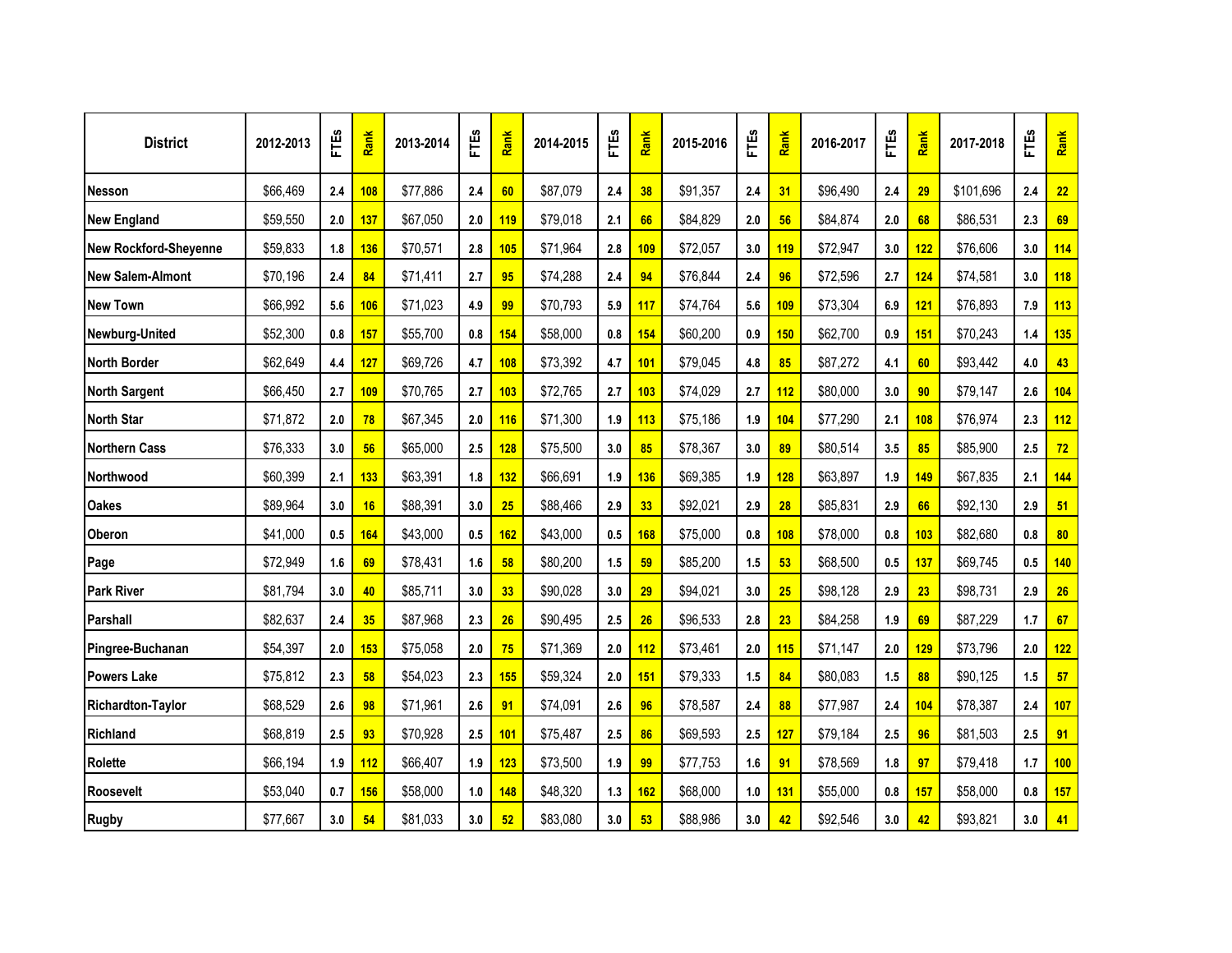| <b>District</b>           | 2012-2013 | FTES | Rank            | 2013-2014 | FTES | Rank            | 2014-2015 | FTES | Rank           | 2015-2016 | FTES | Rank            | 2016-2017 | FTEs    | Rank                    | 2017-2018 | FTES | Rank           |
|---------------------------|-----------|------|-----------------|-----------|------|-----------------|-----------|------|----------------|-----------|------|-----------------|-----------|---------|-------------------------|-----------|------|----------------|
| Saint John                | \$73,304  | 2.5  | 67              | \$79,977  | 2.5  | 53              | \$85,571  | 2.5  | 48             | \$89,568  | 2.5  | 38              | \$96,932  | 2.5     | 26                      | \$97,332  | 2.5  | 30             |
| <b>Saint Thomas</b>       | \$54,839  | 0.7  | 152             | \$57,866  | 0.7  | 149             | \$58,825  | 0.7  | 153            | \$62,530  | 0.7  | 148             | \$65,676  | 0.7     | 145                     | \$46,000  | 1.3  | 165            |
| <b>Sargent Central</b>    | \$68,400  | 3.0  | 100             | \$77,400  | 3.0  | 62              | \$81,648  | 3.0  | 55             | \$86,208  | 3.0  | 50              | \$74,306  | 1.8     | 117                     | \$81,054  | 2.8  | 95             |
| <b>Sawyer</b>             | \$65,000  | 1.0  | 121             | \$68,333  | 1.5  | 111             | \$71,448  | 1.5  | 111            | \$49,583  | 1.4  | 160             | \$46,432  | 2.0     | 165                     | \$54,157  | 2.0  | 159            |
| <b>Scranton</b>           | \$72,372  | 1.8  | 74              | \$73,056  | 1.8  | 85              | \$77,009  | 1.8  | 77             | \$83,898  | 1.8  | 60              | \$88,176  | 1.8     | 58                      | \$92,453  | 1.8  | 48             |
| <b>Selfridge</b>          | \$65,308  | 0.6  | 117             | \$64,285  | 1.0  | 130             | \$63,345  | 1.0  | 144            | \$67,208  | 1.0  | 134             | \$71,934  | 1.0     | 127                     | \$72,607  | 1.4  | 127            |
| <b>Solen</b>              | \$62,150  | 2.0  | 130             | \$60,586  | 3.0  | 140             | \$63,448  | 2.9  | 143            | \$75,500  | 2.0  | 101             | \$87,115  | 1.9     | 62                      | \$82,367  | 3.0  | 83             |
| <b>South Heart</b>        | \$70,500  | 2.0  | 83              | \$71,054  | 2.8  | 97              | \$75,161  | 2.8  | 88             | \$76,728  | 2.8  | 98              | \$82,522  | 2.8     | 73                      | \$85,309  | 2.8  | 74             |
| <b>South Prairie</b>      | \$78,440  | 0.8  | 50              | \$90,046  | 1.8  | 23              | \$91,474  | 1.8  | 24             | \$86,500  | 3.0  | 48              | \$91,914  | 2.9     | 43                      | \$93,114  | 2.9  | 45             |
| <b>Stanley</b>            | \$80,073  | 2.8  | 43              | \$83,909  | 2.8  | 41              | \$90,109  | 2.8  | 27             | \$86,227  | 3.8  | 49              | \$94,392  | 3.8     | 36                      | \$96,374  | 3.8  | 33             |
| <b>Starkweather</b>       | \$80,906  | 1.5  | 41              | \$78,788  | 1.0  | 56              | \$69,493  | 1.3  | 123            | \$64,229  | 1.3  | 146             | \$63,994  | 1.5     | 148                     | \$77,819  | 1.0  | 110            |
| <b>Sterling</b>           | \$40,371  | 0.8  | 165             | \$42,485  | 0.8  | 163             | \$44,472  | 0.8  | 166            | \$51,200  | 0.8  | 159             | \$54,772  | $0.8\,$ | 158                     | \$48,000  | 1.0  | <b>162</b>     |
| <b>Strasburg</b>          | \$58,200  | 1.5  | <b>141</b>      | \$59,789  | 1.9  | 143             | \$67,875  | 1.6  | 133            | \$66,357  | 1.7  | 139             | \$69,942  | 1.7     | 131                     | \$64,508  | 1.8  | 149            |
| <b>Surrey</b>             | \$74,897  | 2.9  | 60              | \$82,175  | 2.9  | 47              | \$92,228  | 2.9  | 22             | \$87,207  | 2.8  | 46              | \$93,015  | 2.8     | 41                      | \$95,828  | 2.9  | 35             |
| <b>Sweet Briar</b>        | \$35,500  | 0.1  | 170             | \$39,000  | 0.1  | 169             | \$41,500  | 0.1  | 170            | \$44,250  | 0.1  | 165             | \$54,250  | 0.1     | 159                     | \$63,750  | 0.1  | 151            |
| Thompson                  | \$72,900  | 2.5  | 70              | \$76,250  | 2.0  | 68              | \$88,167  | 3.0  | 34             | \$91,667  | 3.0  | 29              | \$94,667  | 3.0     | 35                      | \$97,167  | 3.0  | 31             |
| Tioga                     | \$77,649  | 2.8  | 55              | \$86,100  | 2.6  | 31              | \$100,617 | 3.0  | 11             | \$107,647 | 3.0  | 10              | \$114,106 | 3.0     | $\overline{\mathbf{8}}$ | \$118,705 | 3.0  | $\overline{4}$ |
| Towner-Granville-Upham    | \$83,187  | 3.1  | 32              | \$85,625  | 3.1  | 34              | \$85,069  | 3.2  | 50             | \$83,753  | 3.5  | 62              | \$76,521  | 3.0     | 110                     | \$93,259  | 3.0  | 44             |
| <b>Turtle Lake-Mercer</b> | \$70,600  | 2.0  | 82              | \$75,565  | 2.0  | 73              | \$68,130  | 1.0  | 131            | \$65,000  | 1.0  | 143             | \$77,500  | 2.0     | 106                     | \$82,250  | 2.0  | 85             |
| <b>Twin Buttes</b>        | \$60,000  | 0.8  | 135             | \$60,000  | 0.8  | 142             | \$65,000  | 0.8  | 141            | \$35,000  | 0.9  | 170             | \$70,000  | 0.9     | 130                     | \$70,750  | 0.9  | 133            |
| Underwood                 | \$68,846  | 2.6  | 92              | \$71,800  | 2.6  | 93              | \$88,500  | 2.0  | 32             | \$91,500  | 2.0  | 30 <sub>2</sub> | \$94,250  | 2.0     | 37                      | \$95,500  | 2.0  | 36             |
| <b>United</b>             | \$78,378  | 2.9  | 51              | \$93,000  | 2.0  | 17              | \$99,000  | 2.0  | 12             | \$104,000 | 2.0  | 11              | \$111,500 | 2.0     | 9                       | \$120,500 | 2.0  | $\overline{2}$ |
| <b>Valley City</b>        | \$103,107 | 5.0  | $5\phantom{.0}$ | \$98,138  | 5.0  | 12 <sup>2</sup> | \$104,809 | 5.0  | $\overline{9}$ | \$109,605 | 5.0  | 9               | \$109,013 | 5.0     | 11                      | \$111,796 | 5.0  | 12             |